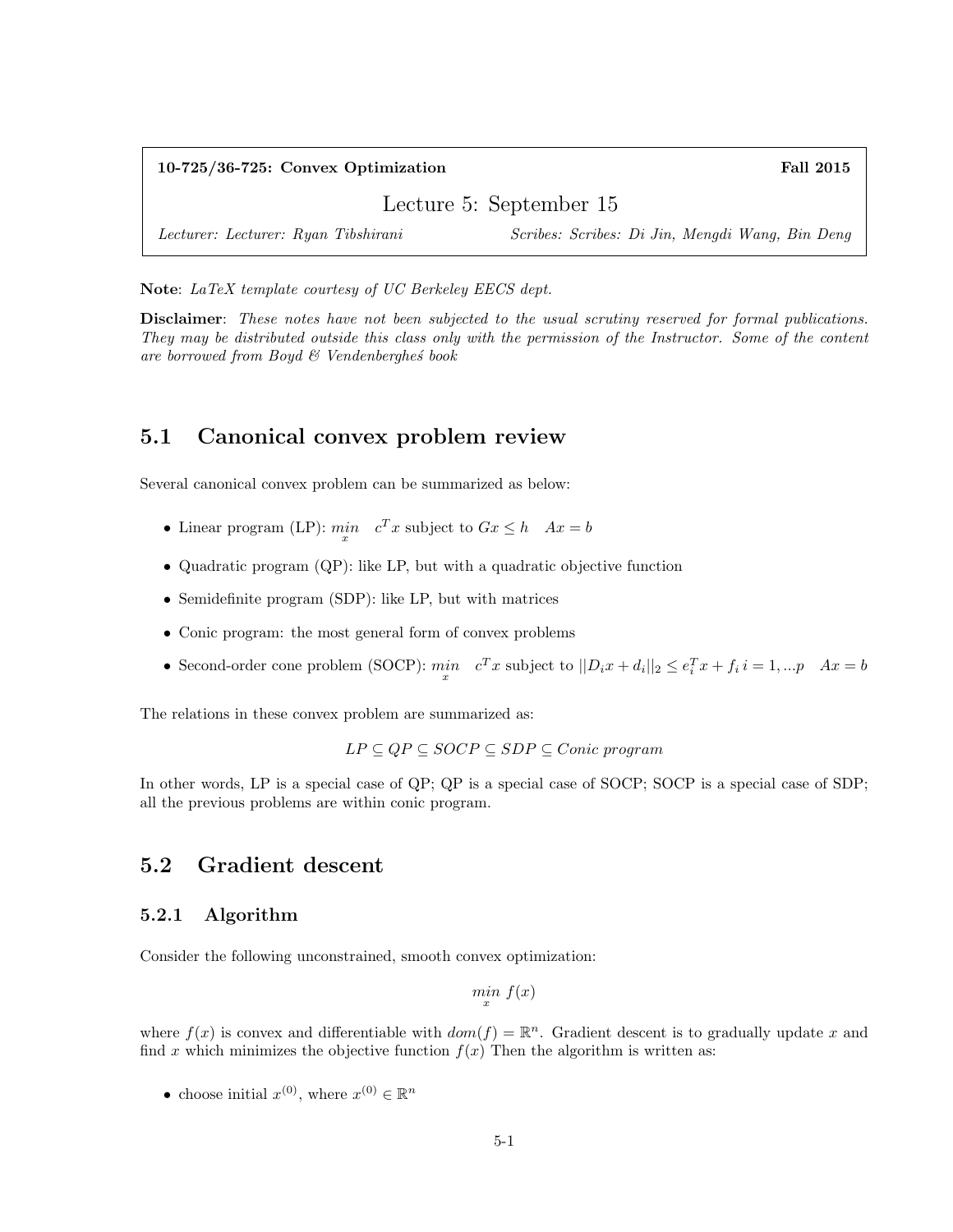• update  $x^{(k)}$  with the following equation repeatedly:

$$
x^{(k)} = x^{(k-1)} - t_k \nabla f(x^{(k-1)} | k = 1, 2, 3, ...)
$$

where  $t_k$  is step size at step  $k$ ,  $\nabla f(x^{(k-1)})$  is gradient of f plugged with  $x^{(k-1)}$ 

• stop at some point such as decrease of  $f(x)$  below some threshold

If  $f(x)$  is convex and initializing  $x^{(0)}$  at different points,  $f(x)$  will converges to its global minimal. If  $f(x)$  is strictly convex, the solution will be unique even when initializing  $x^{(0)}$  at different points and update paths are different. In contrast, if  $f(x)$  is non-convex,  $f(x)$  does not have global minimal. When initialization of  $x^{(0)}$  at different points will give different results.

#### 5.2.2 Gradient descent interpretation

Gradient descent represent a quadratic approximation to the objective function. For convex and differentiable function  $f(y)$ , make Taylor expansion at x:

$$
f(y) = f(x) + \nabla f(x)^{T} (y - x) + \frac{1}{2} (y - x)^{T} \nabla^{2} f(z) (y - x)
$$

Approximate  $f(y)$  by replacing  $\nabla^2 f(z)$  with  $\frac{1}{t}I$ :

$$
f(y) \approx f(x) + \nabla f(x)^{T} (y - x) + \frac{1}{2t} (y - x)^{T} I(y - x)
$$

$$
= f(x) + \nabla f(x)^{T} (y - x) + \frac{1}{2t} ||y - x||_{2}^{2}
$$

To minimize  $f(y)$ , take derivative against y and set to 0:

$$
\nabla f(x) + \frac{1}{t}(y - x) = 0
$$

$$
y = x - t \nabla f(x)
$$

Let  $x^+ = y$  denote x for next step:

$$
x^+ = x - t \nabla f(x)
$$

As show in Figure 5.1, at each point of  $x$ , a quadratic function is used for approximation. Then the quadratic function is minimized and  $x^+$  is found as the solution. Set  $x^+$  as next step of x.

#### 5.2.3 Fixed step size

Choosing step size t can affect whether  $f(x)$  will converge to its minimal as well as how fast it will converge. As shown in Figure 5.2, consider the function  $f(x) = (10x_1^2 + x_2^2)/2$ . If t is chosen to be too big (left panel, after 8 steps),  $f(x)$  may not decrease and can diverge. In middle panel (after 100 steps), if t is too small, the gradient update moves very slow and it takes many steps to reach the minimal. In right panel it only takes about 40 steps to reach convergence for right step size. Therefore it is important to choose appropriate step size t.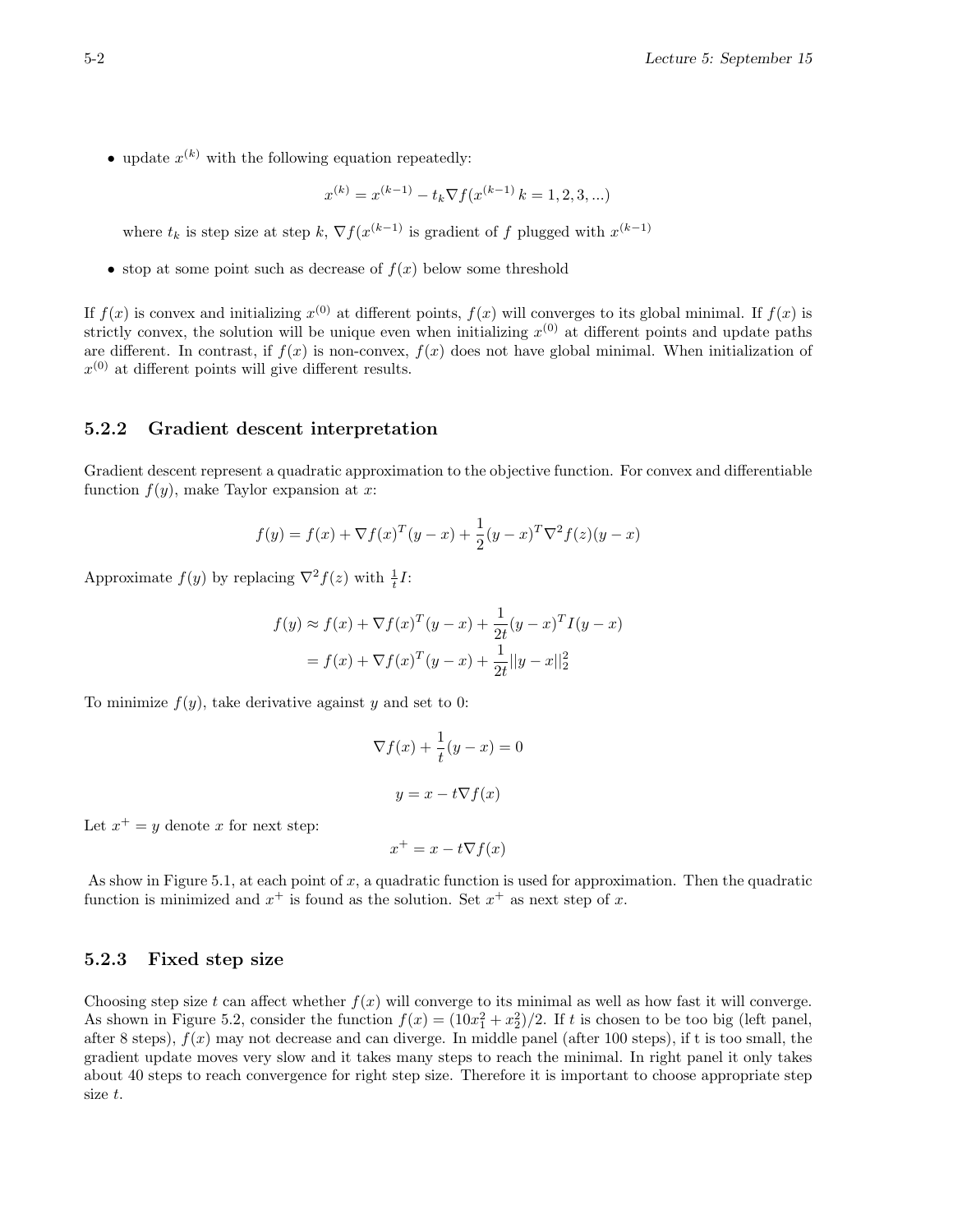

Figure 5.1: Quadratic approximation in gradient descent



Figure 5.2: Different step size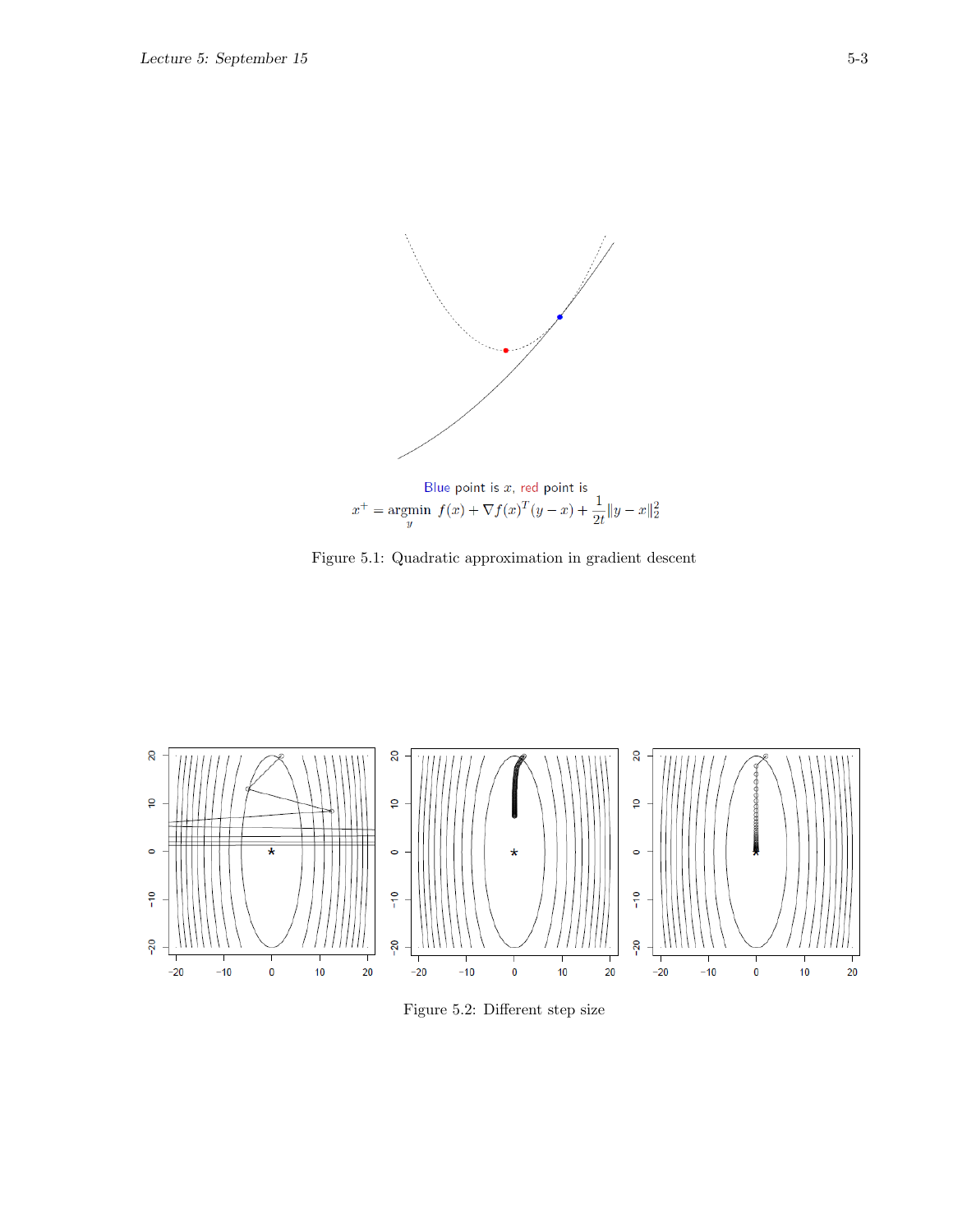

For us  $\Delta x = -\nabla f(x)$ 

Figure 5.3: Backtracking line search

# 5.3 Backtracking line search

#### 5.3.1 Algorithm

Backtracking line search allows us to adaptively choose the right step size at each step of gradient update. The method is summarized as:

- 1. At each iteration, start with step size  $t = 1$
- 2. While

$$
f(x - t\nabla f(x)) > f(x) - \alpha t ||\nabla f(x)||_2^2
$$

shrink  $t = \beta t$ , where  $0 < \beta < 1$ ,  $0 < \alpha \leq 1/2$  are some fixed parameters

3. Perform gradient update of x:

 $x^+ = x - t\nabla f(x)$ 

4. Go to 1 and repeat the following steps until convergence

### 5.3.2 Backtracking interpretation

For convex and differentiable function  $f(x)$ , take Taylor expansion at  $x - t\nabla f(x)$ :

$$
f(x - t\nabla f(x)) = f(x) - t\nabla f(x)^T \nabla f(x) + \frac{t^2}{2} \nabla f(x)^T \nabla^2 f(z) \nabla f(x) \ge f(x) - t ||\nabla f(x)||_2^2
$$

where  $\nabla^2 f(z)$  is positive semi-definite matrix due to convexity of  $f(x)$ . Thus for a convex function it always lies about its tangent line. When  $t$  is very small, according to the Taylor expansion, there is:

$$
f(x - t\nabla f(x)) \approx f(x) - t\nabla f(x)^T \nabla f(x) = f(x) - t||\nabla f(x)||_2^2 < f(x) - \alpha t||\nabla f(x)||_2^2 \quad (0 < \alpha \le 1/2)
$$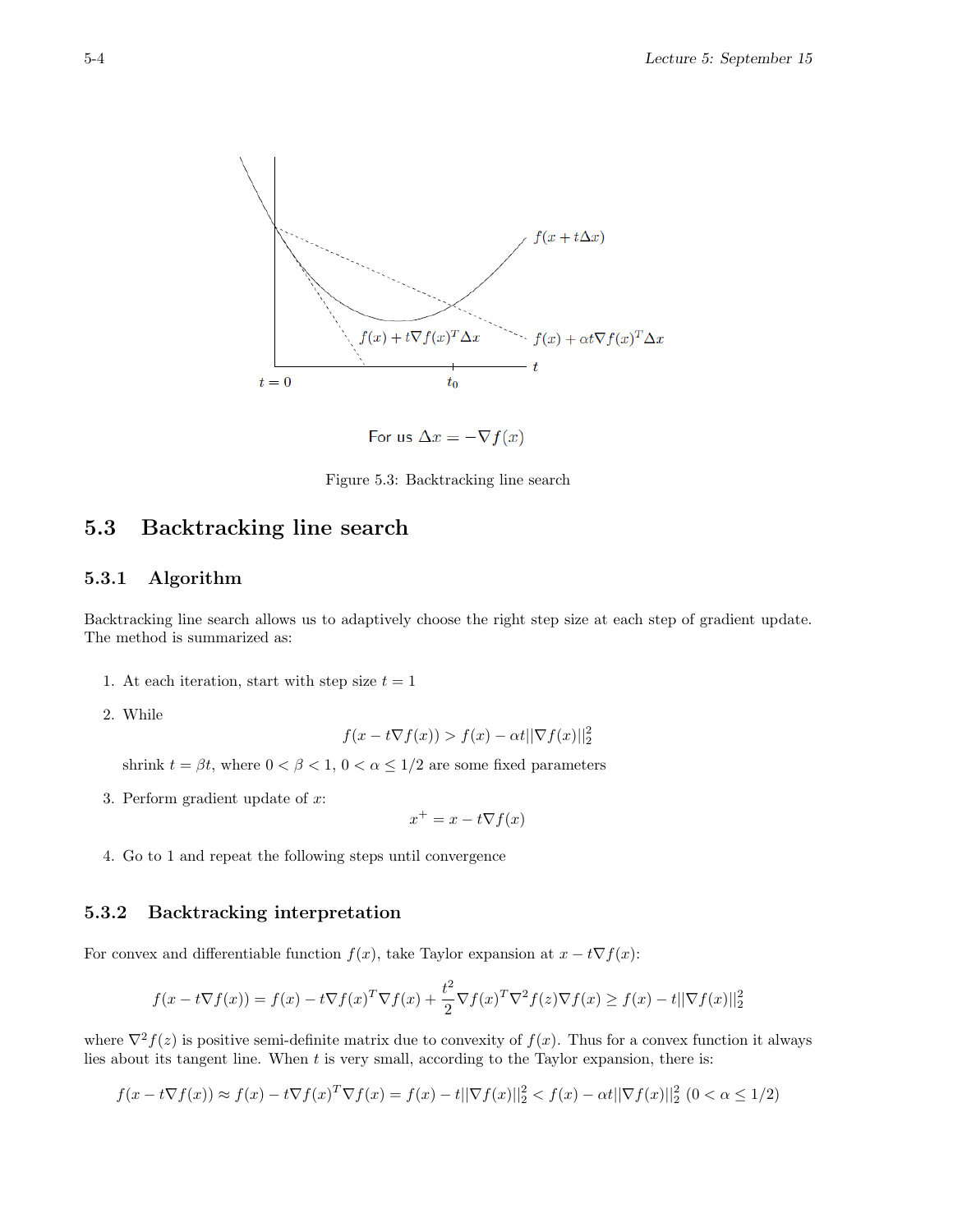By shrinking step size  $t = t\beta$ , there exists t to make:

$$
f(x - t\nabla f(x)) \le f(x) - \alpha t ||\nabla f(x)||_2^2 (0 < \alpha \le 1/2)
$$

This is the stopping condition for step size search. The fix parameter  $\alpha$  can be considered as acceptable fraction decrease in f predicted by linear exploration. The backtracking line search can be represented with Figure 5.3.

As for selections of parameters  $\alpha$  and  $\beta$ , if  $\alpha$  is too small, which means we only accept small step size, it may make gradient update very slow. For simplicity, in reality,  $\alpha$  can be chosen to be 0.5.  $\beta$  determine how fast and accurate to get the acceptable step size. Big  $\beta$  can cost less rounds of search, but the search can be crude and can shrink step size too much. Small  $\beta$  represent fine search for step size, but may need more rounds of search. It is worth noting that backtracking line search contains inner loop and outer loop. Compared to the gradient descent with right step size, it dose not save steps.

# 5.4 Exact line search

Exact line search chooses step size to do the best along direction of negative gradient. The algorithm can be summarized as:

- 1. Initialize  $x^{(0)}$
- 2. Compute the gradient  $\nabla f(x^{(k)})$ , where  $k = 0, 1, 2, 3, ...$
- 3. For each step, find t such as:

$$
t = \underset{s \ge 0}{\operatorname{argmin}} \ f(x - s \nabla f(x))
$$

4. Update with the following equation:

$$
x^{(k+1)} = x^{(k)} - t\nabla f(x^{(k)})
$$

5. Go to 2 and repeat until convergence

In practice, it may not be possible to do the minimization in step 4 exactly. In addition, approximations to exact line search are often not much more efficient than backtracking. Thus it is usually not worth the procedures.

# 5.5 Convergence analysis

Assume that f is convex and differentiable, with  $dom(f) = \mathbb{R}^n$ , and additionally for any x and y

$$
\|\nabla f(x) - \nabla f(y) \le L\|x - y\|_2
$$

i.e.,  $\nabla f$  is Lipschitz continuous with constant  $L > 0$ . Then we have the theorem as following.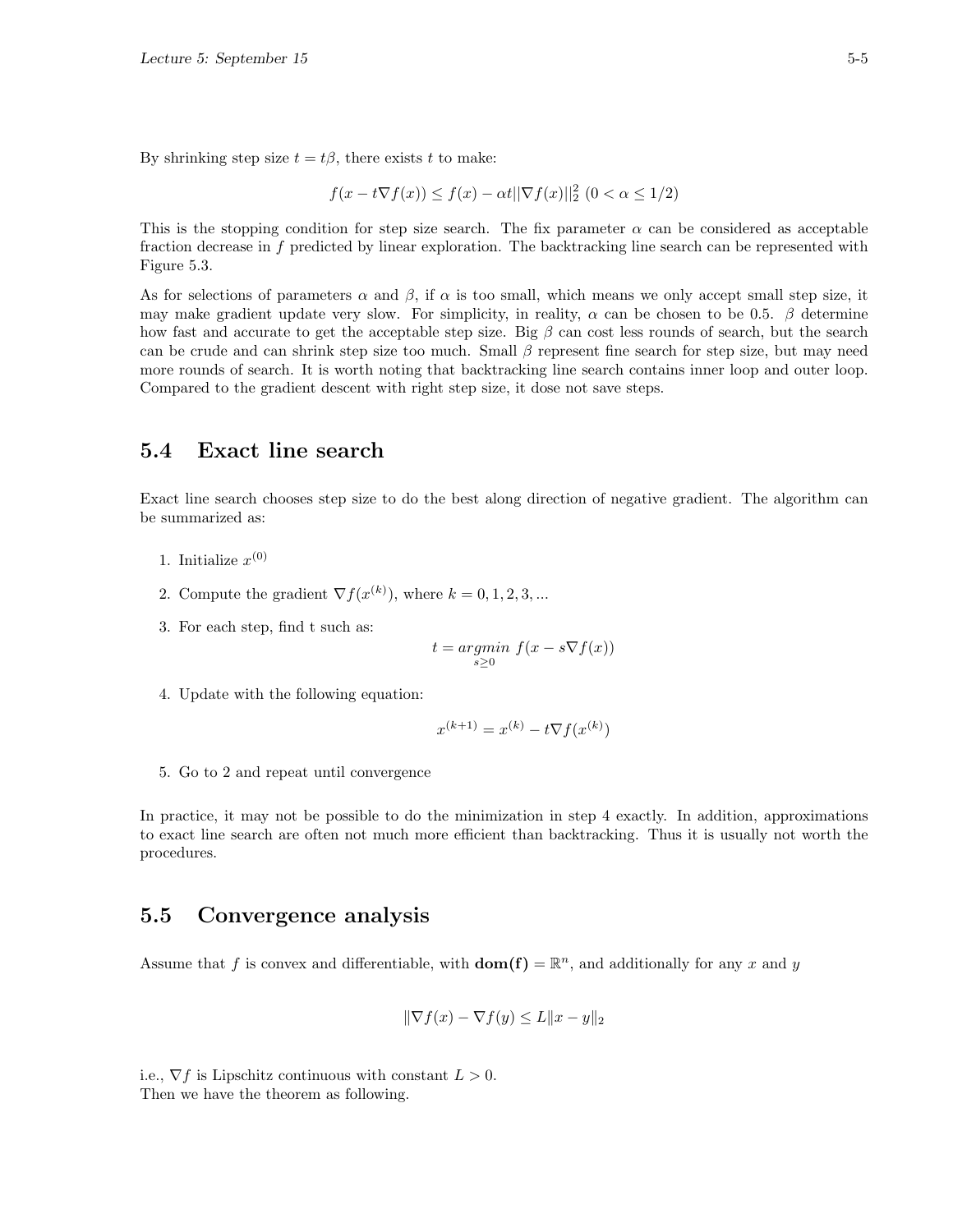**Theorem 5.1** Gradient descent with fixed step size  $t \leq 1/L$  satisfies

$$
f(x^{(k)}) - f^* \le \frac{\|x^{(0)} - x^*\|_2^2}{2tk} \tag{5.1}
$$

**Proof:**  $\nabla f$  is Lispschitz continuous with constant  $L \Rightarrow$ 

$$
f(y) \le f(x) + \nabla f(x)^{T} (y - x) + \frac{L}{2} \|y - x\|_{2}^{2}, \quad \text{all } x, y \tag{5.2}
$$

(Note: Proof of the inequality in 5.2 is a part of Homework 1). Assume that  $y$  is Gradient descent update and we could get the following equations:

$$
y = x^{+} = x - t \nabla f(x) \Leftrightarrow \tag{5.3}
$$

$$
\nabla f(x) = \frac{x - x^+}{t} \tag{5.4}
$$

Plugging 5.4 in 5.2, we have

$$
f(x^{+}) \le f(x) + \nabla f(x)^{T}(-t\nabla f(x)) + \frac{L}{2}t^{2} \|\nabla f(x)\|_{2}^{2}
$$
  
=  $f(x) - t \|\nabla f(x)\|_{2}^{2} + \frac{Lt^{2}}{2} \|\nabla f(x)\|_{2}^{2}$   
=  $f(x) - (1 - \frac{Lt}{2})t \|\nabla f(x)\|_{2}^{2}$  (5.5)

Taking that  $0 < t \leq 1/L$ , we could obtain the upper bound of 5.5, when  $t = 1/L$ 

$$
f(x^{+}) \le f(x) - \frac{t}{2} \|\nabla f(x)\|_{2}^{2}
$$
  
=  $f(x) - \frac{t}{2} \|\frac{x - x^{+}}{t}\|_{2}^{2}$   
=  $f(x) - \frac{1}{2t} \|x - x^{+}\|_{2}^{2}$  (5.6)

Using the convexity of  $f$ , we could get

$$
f(x^*) \ge f(x) - \nabla f(x)^T (x^* - x) \Leftrightarrow f(x) \ge f(x^*) + \nabla f(x)^T (x^* - x)
$$
 (5.7)

where  $x^*$  is the optimal of convex function  $f$ . Taking 5.6 and 5.7, we could get

$$
f(x^{+}) \le f(x^{*}) - \nabla f(x)^{T}(x - x^{*}) - \frac{1}{2t} \|x^{+} - x\|_{2}^{2} \qquad (\nabla f(x) = \frac{x - x^{+}}{t})
$$
  
\n
$$
= f(x^{*}) - (\frac{x - x^{+}}{t})^{T}(x - x^{*}) - \frac{1}{2t} \|x^{+} - x\|_{2}^{2}
$$
  
\n
$$
= f(x^{*}) - \frac{1}{t}(x - x^{+})^{T}(x - x^{*}) - \frac{1}{2t} \|x^{+} - x\|_{2}^{2}
$$
  
\n
$$
= f(x^{*}) - \frac{1}{2t}(2(x - x^{+})^{T}(x - x^{*}) - \|x^{+} - x\|_{2}^{2})
$$
  
\n
$$
= f(x^{*}) - \frac{1}{2t}(2(x - x^{+})^{T}(x - x^{*}) - \|x^{+} - x\|_{2}^{2} + \|x - x^{*}\|_{2}^{2} - \|x - x^{*}\|_{2}^{2})
$$
  
\n
$$
= f(x^{*}) - \frac{1}{2t}(\|x - x^{*}\|_{2}^{2} - (\|x - x^{*}\|_{2}^{2} - 2(x - x^{+})^{T}(x - x^{*}) + \|x^{+} - x\|_{2}^{2})
$$
  
\n
$$
= f(x^{*}) + \frac{1}{2t}(\|x - x^{*}\|_{2}^{2} - \|x - x^{*}\|_{2}^{2})
$$
  
\n(5.8)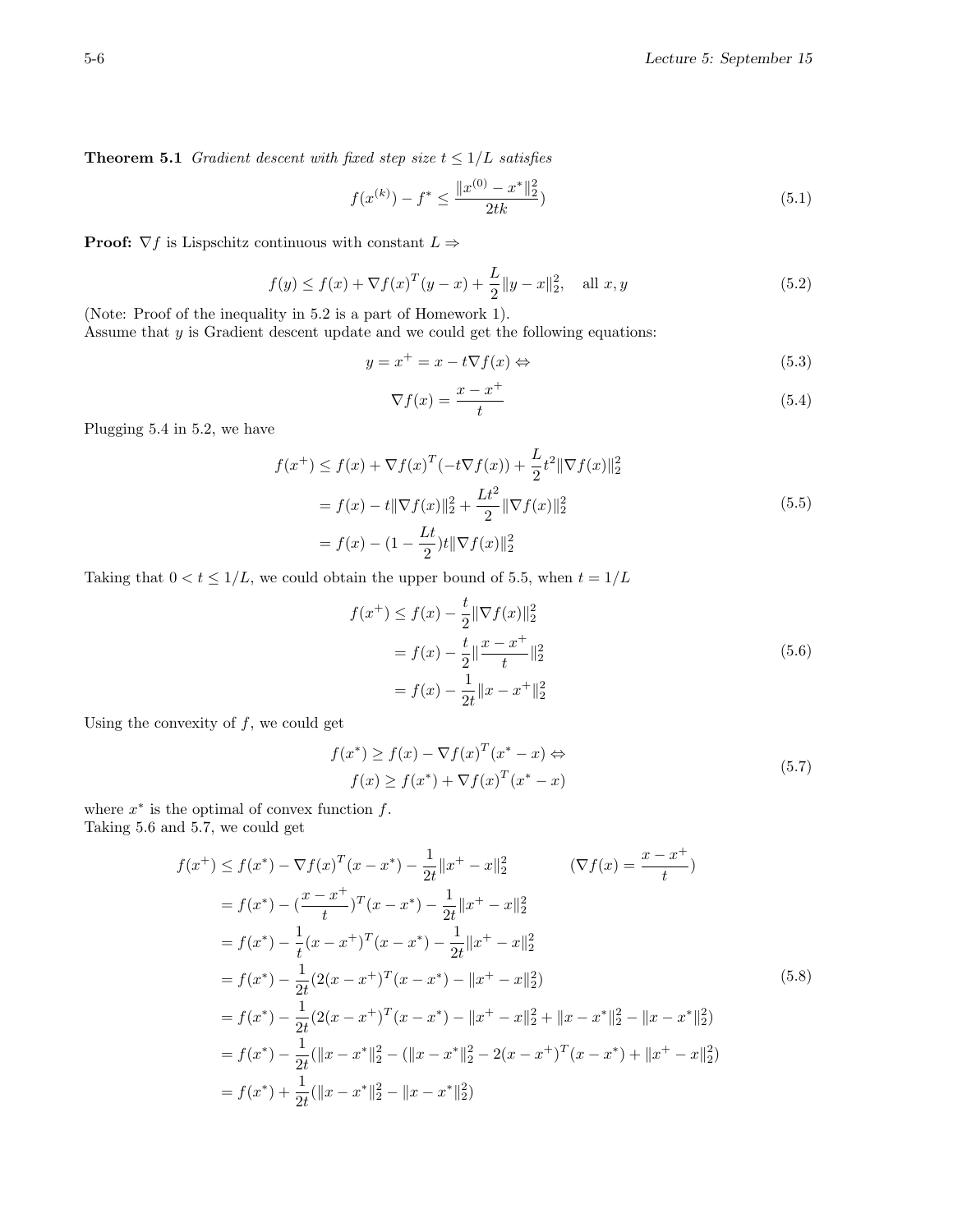In 5.8, move  $f(x^*)$  to the left hand of the equation and obtain

$$
f(x^{+}) - f(x^{*}) \le \frac{1}{2t} (\|x - x^{*}\|_{2}^{2} - \|x - x^{*}\|_{2}^{2})
$$
\n(5.9)

Summing over iterations:

$$
\sum_{i=1}^{k} (f(x^{(i)} - f(x^*))) \le \frac{1}{2t} (\|x^{(0)} - x^*\| - \|x^{(k)} - x^*\|_2^2)
$$
\n
$$
\le \frac{1}{2t} \|x^{(0)} - x^*\|_2^2
$$
\n(5.10)

Since  $f(x^{(k)})$  is nonincreasing, we have:

$$
f(x^{(k)}) - f(x^*) \le \frac{1}{k} \sum_{i=1}^k (f(x^{(i)}) - f(x^*))
$$
  

$$
\le \frac{\|x^{(0)} - x^*\|_2^2}{2tk}
$$
 (5.11)

**Note:** We say gradient descent have convergence rate  $\mathcal{O}(1/k)$ . In other words, to get  $f(x^{(k)}) - f(x^*) \leq \varepsilon$ , we need  $\mathcal{O}(1/\varepsilon)$  iterations.

### 5.5.1 Convergence analysis for Backtracking line search

With the same assumptions, f is convex and differentiable, with  $dom(f) = \mathbb{R}^n$ , and additionally for any x and y

$$
\|\nabla f(x) - \nabla f(y) \le L\|x - y\|_2
$$

i.e.,  $\nabla f$  is Lipschitz continuous with constant  $L > 0$ . Then we have the theorem as following.

Theorem 5.2 Gradient descent with backtracking line search satisfies

$$
f(x^{(k)}) - f^* \le \frac{\|x^{(0)} - x^*\|_2^2}{2t_{min}k} \tag{5.12}
$$

where  $t_{min} = min\{1, \beta/L\}$ 

**Proof:** If we do line search with  $\alpha = 1/2$  and start with  $t = 1$ . Selected step size satisfies  $t_k \ge t_{min}$  $min{1, \beta/L}.$ 

From 5.9

$$
f(x^{(i)}) \le f^* + \frac{1}{2t_i} (\|x^{(i-1)} - x^*\|_2^2 - \|x^{(i)} - x^*\|_2^2)
$$
  

$$
\le f^* + \frac{1}{2t_{min}} (\|x^{(i-1)} - x^*\|_2^2 - \|x^{(i)} - x^*\|_2^2)
$$
 (5.13)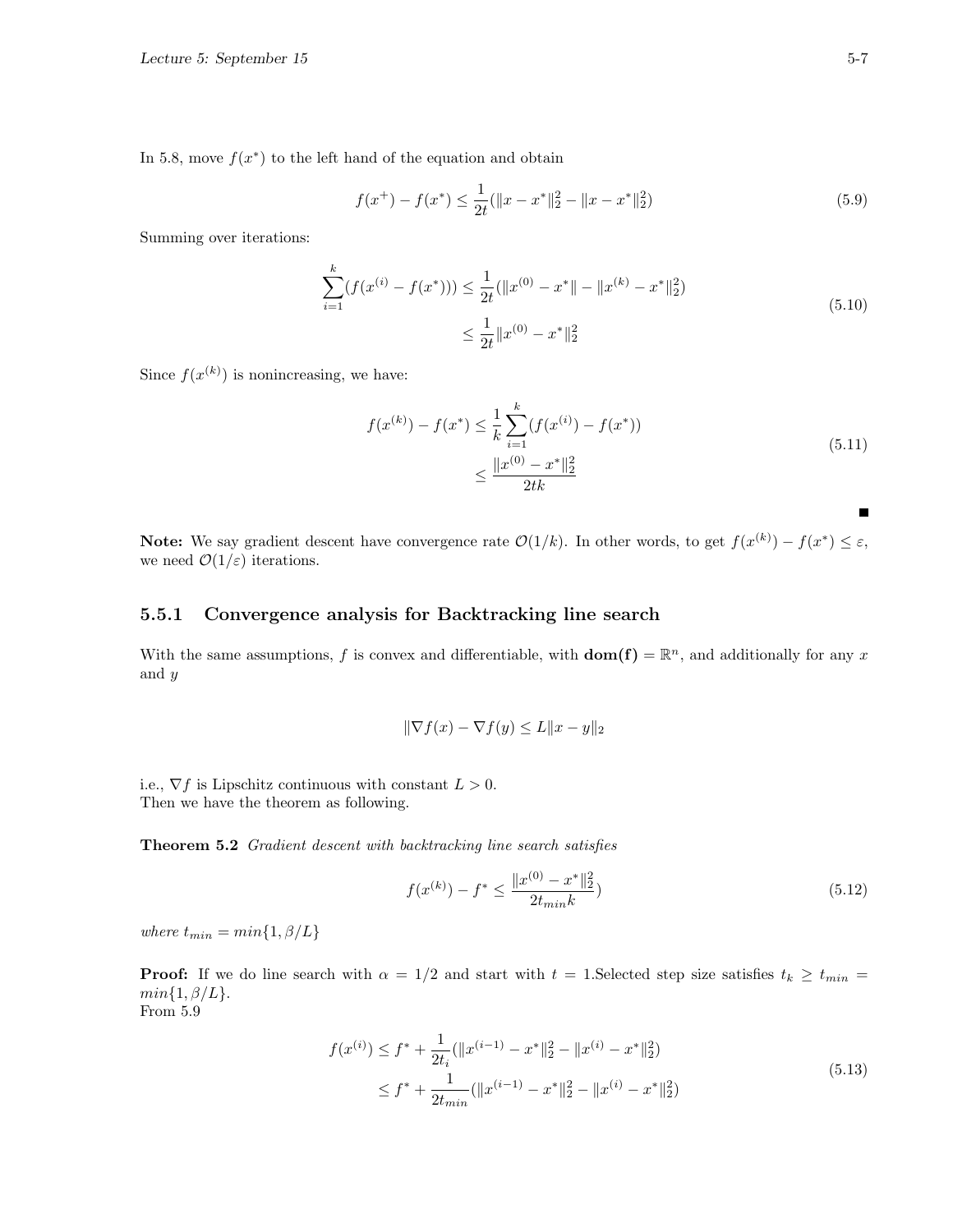add the upper bounds to get

$$
f(x^{(k)}) - f^* \le \frac{1}{k} \sum_{i=1}^k (f(x^{(i)}) - f^*) \le \frac{1}{2k t_{min}} \|x^{(0)} - x^*\|_2^2
$$
\n(5.14)

Conclusion: Backtracking line search has the same  $1/k$  bound as with constant step size.

Note: If  $\beta$  is not too small, then we do not lose much compared to fixed step size.  $\beta = 1$  returns the exact rate of fixed step size.

### 5.5.2 Convergence analysis under strong convexity

Reminder: strong convexity of f means  $f(x) - \frac{m}{2} ||x||_2^2$  is convex for some  $m > 0$ . If f is twice differentiable, then this implies.

$$
\nabla^2 f(x) \succeq mI \quad \text{for any } x \tag{5.15}
$$

Sharper lower bound than that from usual convexity:

$$
f(y) \ge f(x) + \nabla f(x)^{T} (y - x) + \frac{m}{2} \|y - x\|_{2}^{2} \quad \text{all } x, y \tag{5.16}
$$

Under Lipschitz assumption as above, and also strong convexity, we have the following theorem,

**Theorem 5.3** Gradient descent with fixed step size  $t \leq 2/(m+L)$  or with backtracking line search satisfies

$$
f(x^{(k)}) - f^* \le c^k \frac{L}{2} \|x^{(0)-x^*}\|^2 \tag{5.17}
$$

where  $0 < c < 1$ 

**Proof:** If  $x^+ = x - t\nabla f(x)$  and  $0 < t < 2/(m + L)$ :

$$
||x^{+} - x^{*}||_{2}^{2} = ||x - t\nabla f(x) - x^{*}||_{2}^{2}
$$
  
\n
$$
= ||x - x^{*}||_{2}^{2} - 2t\nabla f(x)^{T}(x - x^{*}) + t^{2}||\nabla f(x)||_{2}^{2}
$$
  
\n
$$
\leq (1 - t\frac{2mL}{m+L})||x - x^{*}||_{2}^{2} + t(t - \frac{2}{m+L})||\nabla f(x)||_{2}^{2}
$$
\n
$$
\leq (1 - t\frac{2mL}{m+L})||x - x^{*}||_{2}^{2}
$$
\n(5.18)

Then we have,

$$
||x^{(k)} - x^*||^2 \le c^k ||x^{(0)} - x^*||_2^2, \qquad c = 1 - t \frac{2mL}{m+L}
$$
 (5.19)

For  $t = 2/(m+L)$ , get  $c = \frac{\gamma - 1}{\gamma + 1}$ <sup>2</sup> with  $\gamma = L/m$  Bound on function value:

$$
f(x^{(k)}) - f^* \le \frac{L}{2} \|x^{(k)} - x^*\|_2^2 \le \frac{c^k L}{2} \|x^{(0)} - x^*\|_2^2
$$
\n(5.20)

This theorem concludes that the converge rate is  $\mathcal{O}(c^k)$ . In other words, to get  $f(x^{(k)}) - f^* \leq \varepsilon$ , need  $\mathcal{O}(log(1/\varepsilon))$  iterations.